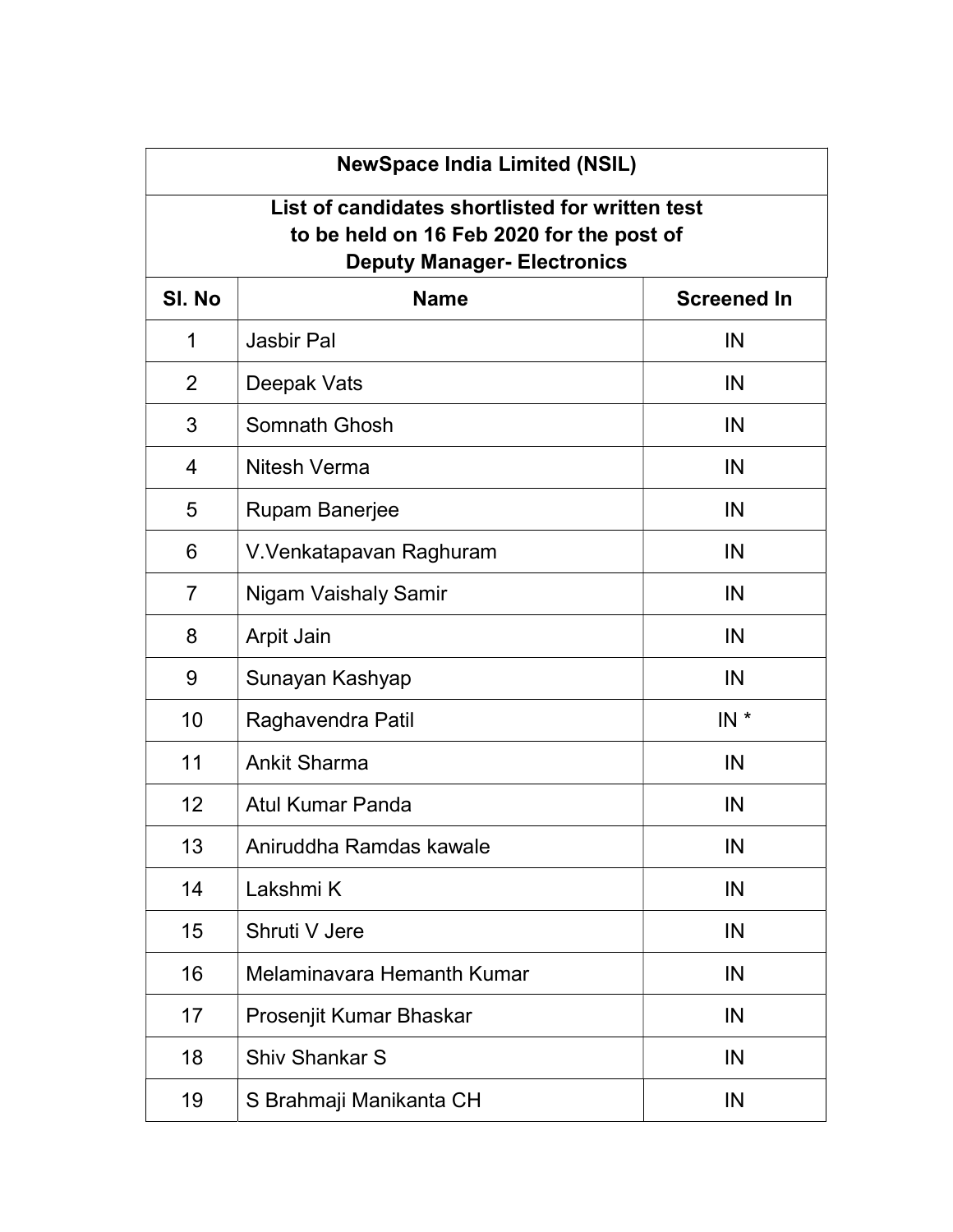| <b>NewSpace India Limited (NSIL)</b>                                                                                               |                                    |                                     |
|------------------------------------------------------------------------------------------------------------------------------------|------------------------------------|-------------------------------------|
| List of candidates shortlisted for written test<br>to be held on 16 Feb 2020 for the post of<br><b>Deputy Manager- Electronics</b> |                                    |                                     |
| SI. No                                                                                                                             | <b>Name</b>                        | <b>Screened In</b>                  |
| 20                                                                                                                                 | <b>Arvindra Dubey</b>              | $IN^*$                              |
| 21                                                                                                                                 | <b>Nand Kishore</b>                | IN                                  |
| 22                                                                                                                                 | Lavanya Murthy                     | $IN^*$                              |
| 23                                                                                                                                 | Priyanka MP                        | IN                                  |
| 24                                                                                                                                 | Supriyanka Paul                    | $IN^*$                              |
| 25                                                                                                                                 | Rudra Prashanna                    | IN                                  |
| 26                                                                                                                                 | <b>Manohar Reddy Y</b>             | IN                                  |
| 27                                                                                                                                 | Kirti Prakash Sharma               | IN                                  |
| 28                                                                                                                                 | S Suji Krishna                     | IN                                  |
| 29                                                                                                                                 | Niket Joshi                        | IN                                  |
| 30                                                                                                                                 | <b>Tanveer Ahmed</b>               | IN                                  |
| 31                                                                                                                                 | Hari Sarkar                        | IN                                  |
| 32                                                                                                                                 | Mamidipaka Sri Rama Krishna Prasad | IN                                  |
| 33                                                                                                                                 | Pydikondala Venkata Arun           | IN                                  |
| 34                                                                                                                                 | Niraj Kumar Kushwaha               | IN                                  |
| 35                                                                                                                                 | Varun Kumar                        | $IN^*$                              |
| 36                                                                                                                                 | <b>Jayant Kumar</b>                | IN                                  |
| 37                                                                                                                                 | Saurabh Sharma                     | IN                                  |
| 38                                                                                                                                 | Aswathy Madanmohan Nair            | $\ensuremath{\mathsf{IN}}\xspace$ * |
| 39                                                                                                                                 | <b>Ankit Kumar Bhakar</b>          | IN                                  |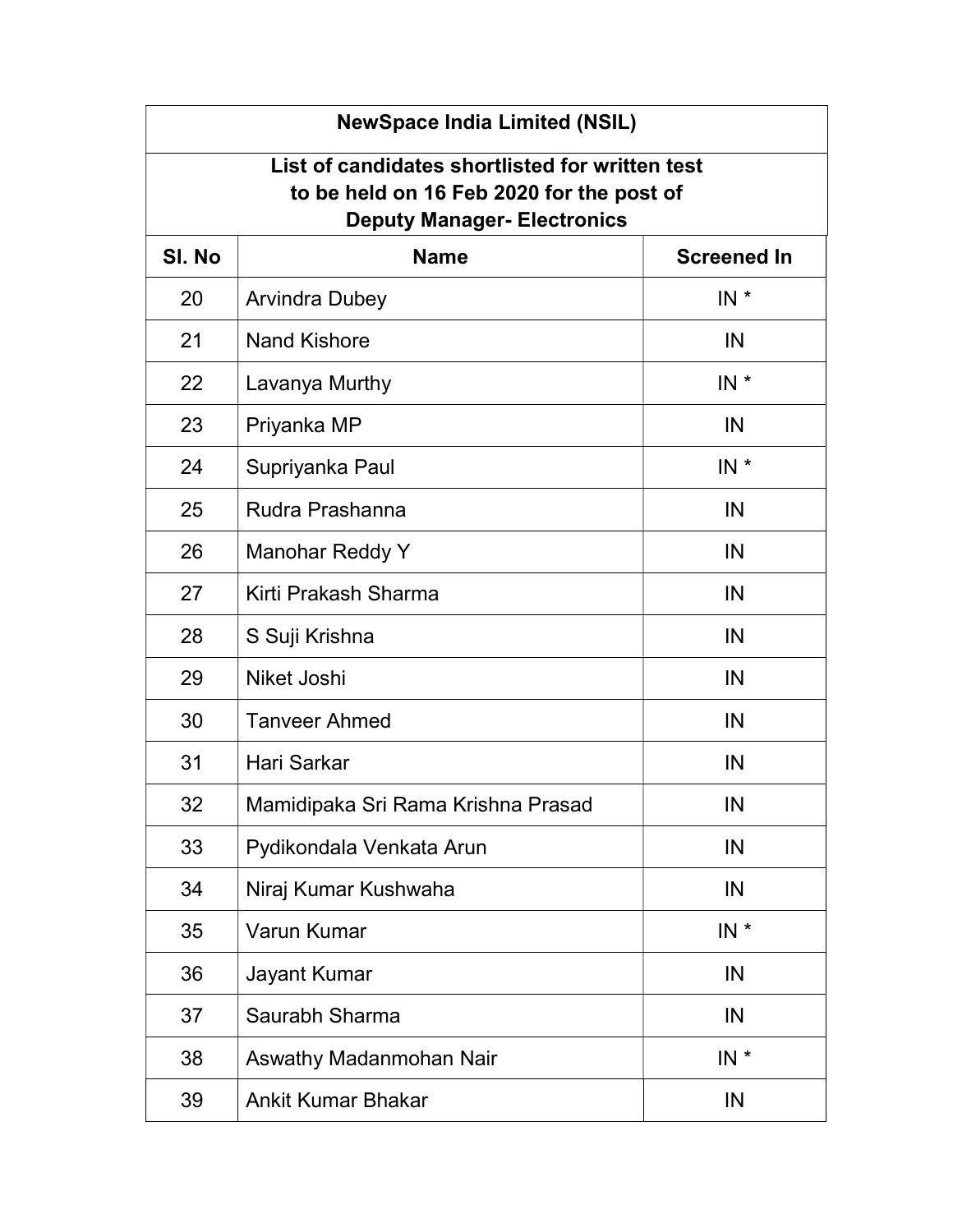| <b>NewSpace India Limited (NSIL)</b>                                                                                               |                       |                    |  |
|------------------------------------------------------------------------------------------------------------------------------------|-----------------------|--------------------|--|
| List of candidates shortlisted for written test<br>to be held on 16 Feb 2020 for the post of<br><b>Deputy Manager- Electronics</b> |                       |                    |  |
| SI. No                                                                                                                             | <b>Name</b>           | <b>Screened In</b> |  |
| 40                                                                                                                                 | Abhirami Rajendiran   | IN                 |  |
| 41                                                                                                                                 | Kalicharan Undamatla  | IN                 |  |
| 42                                                                                                                                 | J Naresh Kumar        | IN                 |  |
| 43                                                                                                                                 | Naresh Konduri        | IN                 |  |
| 44                                                                                                                                 | <b>KM Neeti</b>       | IN                 |  |
| 45                                                                                                                                 | Gaurav Upadhyay       | IN                 |  |
| 46                                                                                                                                 | Arun Raj PD           | IN                 |  |
| 47                                                                                                                                 | <b>Ritu Priya</b>     | IN                 |  |
| 48                                                                                                                                 | P Naveen Sai          | IN                 |  |
| 49                                                                                                                                 | Ashmi GV              | IN                 |  |
| 50                                                                                                                                 | <b>Barnali Barman</b> | IN                 |  |
| 51                                                                                                                                 | <b>Udai Singh</b>     | $IN *$             |  |
| 52                                                                                                                                 | Priyanka L            | IN                 |  |
| 53                                                                                                                                 | Sagarika Mohanty      | IN                 |  |
| 54                                                                                                                                 | Sandeep HN            | IN                 |  |
| 55                                                                                                                                 | <b>Alok Malik</b>     | IN                 |  |
| 56                                                                                                                                 | Ayush Kumar Pathak    | IN                 |  |
| 57                                                                                                                                 | <b>Piyus</b>          | IN                 |  |
| 58                                                                                                                                 | Suruchi Kumari        | IN                 |  |
| 59                                                                                                                                 | <b>Kumar Shanu</b>    | IN                 |  |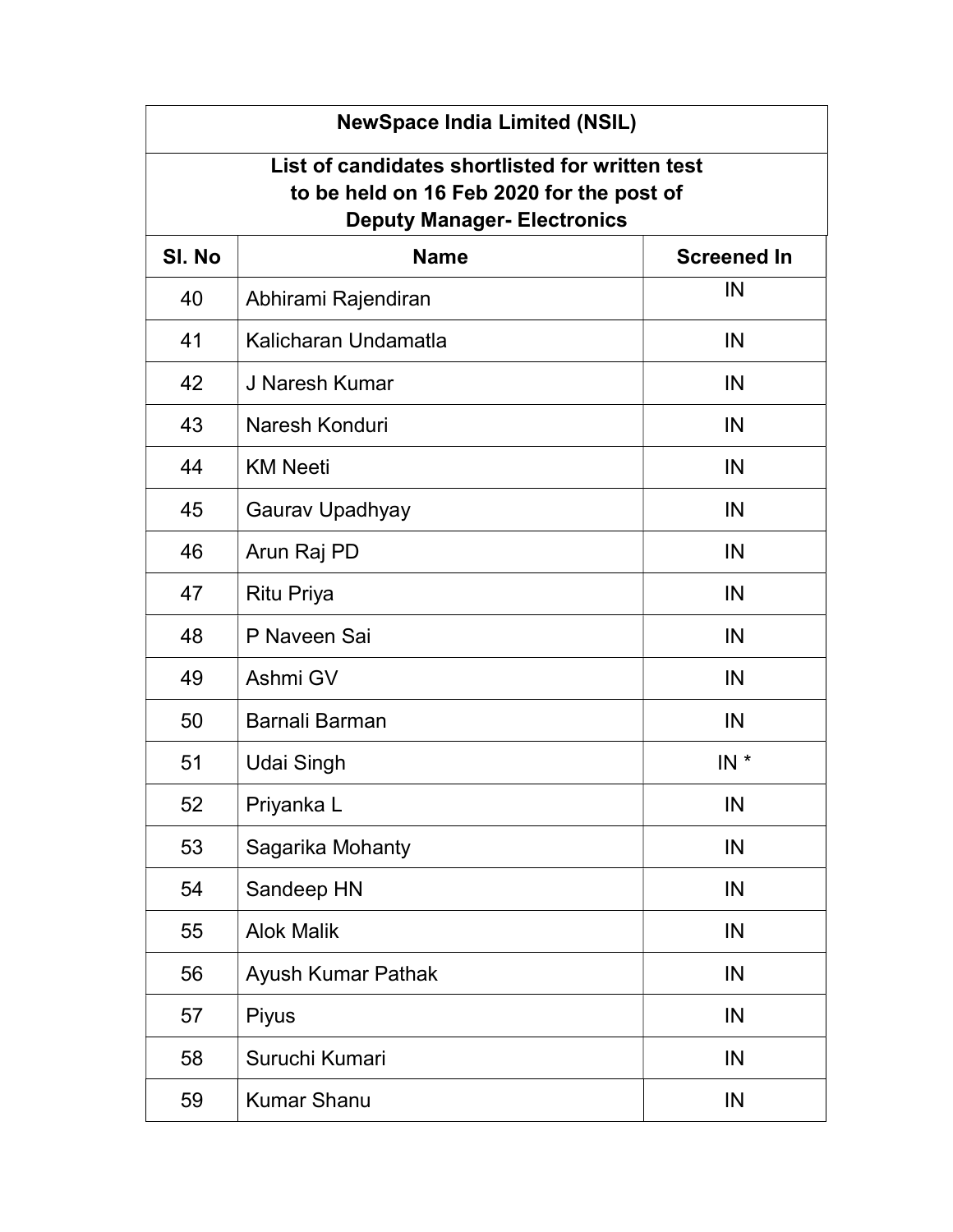| <b>NewSpace India Limited (NSIL)</b>                                                                                               |                                |                    |
|------------------------------------------------------------------------------------------------------------------------------------|--------------------------------|--------------------|
| List of candidates shortlisted for written test<br>to be held on 16 Feb 2020 for the post of<br><b>Deputy Manager- Electronics</b> |                                |                    |
| SI. No                                                                                                                             | <b>Name</b>                    | <b>Screened In</b> |
| 60                                                                                                                                 | Shubham Ananda Desai           | IN                 |
| 61                                                                                                                                 | Raghuraj M N                   | IN                 |
| 62                                                                                                                                 | Shivalik Mani                  | $IN^*$             |
| 63                                                                                                                                 | Bhukya Ramakrishna             | $IN^*$             |
| 64                                                                                                                                 | Santhosh A                     | IN                 |
| 65                                                                                                                                 | M Pradeep                      | IN                 |
| 66                                                                                                                                 | Prasad Nayak Vankudothu        | IN                 |
| 67                                                                                                                                 | <b>Sunil Pradhan</b>           | IN                 |
| 68                                                                                                                                 | Jithin S                       | IN                 |
| 69                                                                                                                                 | <b>Yadav Anil</b>              | IN                 |
| 70                                                                                                                                 | Mansi Saxena                   | IN                 |
| 71                                                                                                                                 | <b>Venkatesh Krishnamurthy</b> | $IN^*$             |
| 72                                                                                                                                 | Sandeep                        | $IN^*$             |
| 73                                                                                                                                 | Pavithra G                     | IN                 |
| 74                                                                                                                                 | Anil Vishwakarma               | IN                 |
| 75                                                                                                                                 | Abinash Nayak                  | $IN^*$             |
| 76                                                                                                                                 | E Gopalakrishna                | IN                 |
| 77                                                                                                                                 | <b>Dimpal Pandey</b>           | IN                 |
| 78                                                                                                                                 | Vinodhkumar A                  | $IN^*$             |
| 79                                                                                                                                 | <b>Vinu Basil</b>              | $IN^*$             |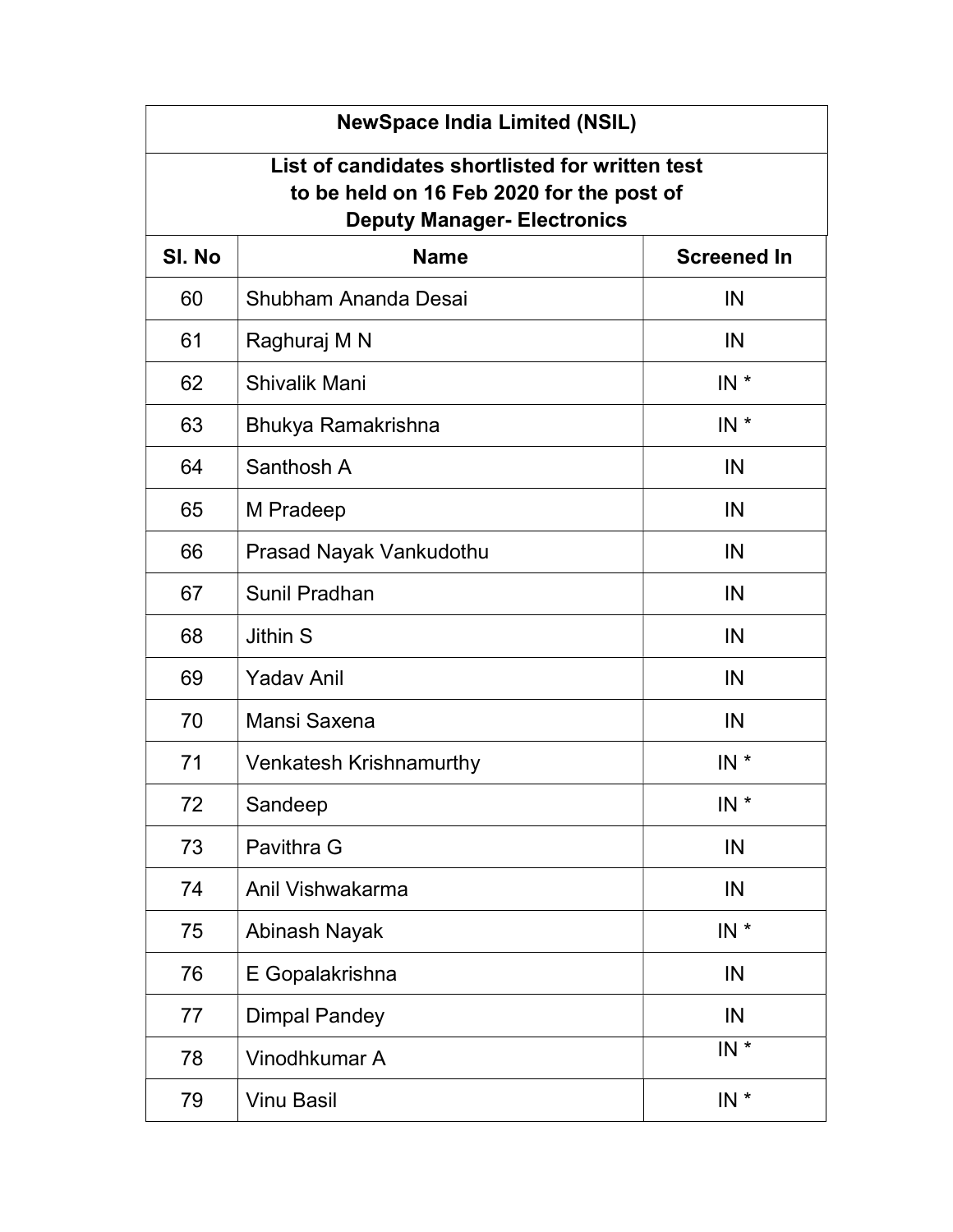| <b>NewSpace India Limited (NSIL)</b>                                                                                               |                          |                    |  |
|------------------------------------------------------------------------------------------------------------------------------------|--------------------------|--------------------|--|
| List of candidates shortlisted for written test<br>to be held on 16 Feb 2020 for the post of<br><b>Deputy Manager- Electronics</b> |                          |                    |  |
| SI. No                                                                                                                             | <b>Name</b>              | <b>Screened In</b> |  |
| 80                                                                                                                                 | <b>Rohit Raman</b>       | IN                 |  |
| 81                                                                                                                                 | Harsha Y S               | IN                 |  |
| 82                                                                                                                                 | Prakash Chandra Joshua C | IN                 |  |
| 83                                                                                                                                 | <b>Goutham Paladhi</b>   | $IN^*$             |  |
| 84                                                                                                                                 | Dijith PV                | $IN^*$             |  |
| 85                                                                                                                                 | Rajesh Nagaswaram        | IN                 |  |
| 86                                                                                                                                 | Pooja G Ojha             | IN                 |  |
| 87                                                                                                                                 | <b>Gulshan Kumar</b>     | IN                 |  |
| 88                                                                                                                                 | Bonaala Rajasekhar Reddy | IN                 |  |
| 89                                                                                                                                 | Raghavendra H M          | IN                 |  |
| 90                                                                                                                                 | Preethi R                | $IN *$             |  |
| 91                                                                                                                                 | Meesala Venue Kumar      | IN                 |  |
| 92                                                                                                                                 | Shwetha S                | IN                 |  |
| 93                                                                                                                                 | Jeevan Naik              | IN                 |  |
| 94                                                                                                                                 | Chavali Sumana           | IN                 |  |
| 95                                                                                                                                 | Srishti Singh            | IN                 |  |